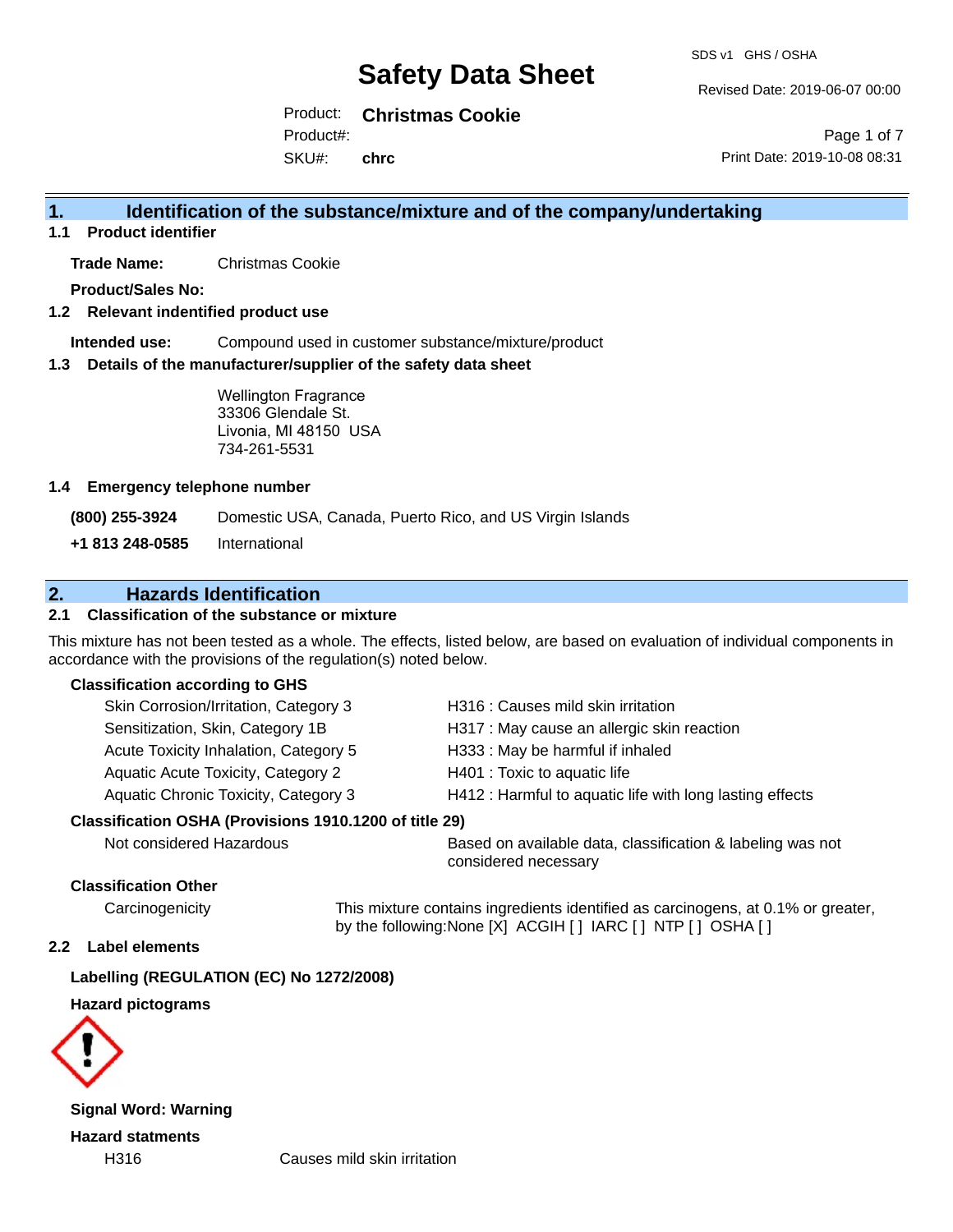#### SDS v1 GHS / OSHA

# **Safety Data Sheet**

### Product: **Christmas Cookie**

SKU#: Product#: **chrc**

| H317                            | May cause an allergic skin reaction                                     |
|---------------------------------|-------------------------------------------------------------------------|
| H <sub>333</sub>                | May be harmful if inhaled                                               |
| H401                            | Toxic to aquatic life                                                   |
| H412                            | Harmful to aquatic life with long lasting effects                       |
| <b>Precautionary Statements</b> |                                                                         |
| <b>Prevention:</b>              |                                                                         |
| P <sub>272</sub>                | Contaminated work clothing should not be allowed out of the workplace   |
| P <sub>273</sub>                | Avoid release to the environment                                        |
| Response:                       |                                                                         |
| $P302 + P352$                   | IF ON SKIN: Wash with soap and water                                    |
| $P304 + P312$                   | IF INHALED: Call a POISON CENTER or doctor/physician if you feel unwell |
| $P333 + P313$                   | If skin irritation or a rash occurs: Get medical advice/attention       |
| P363                            | Wash contaminated clothing before reuse                                 |

#### **2.3 Other Hazards**

**no data available**

# **3. Composition/Information on Ingredients**

### **3.1 Mixtures**

This product is a complex mixture of ingredients, which contains among others the following substance(s), presenting a health or environmental hazard within the meaning of the UN Globally Harmonized System of Classification and Labeling of Chemicals (GHS):

| CAS#<br>Ingredient                                       | EC#                                            | Conc.<br>Range | <b>GHS Classification</b> |  |
|----------------------------------------------------------|------------------------------------------------|----------------|---------------------------|--|
| 84-66-2                                                  | 201-550-6                                      | $> 80 \%$      | H316; H402                |  |
| Diethyl phthalate                                        |                                                |                |                           |  |
| 8050-15-5                                                | 232-476-2                                      | $5 - 10 \%$    | H402; H412                |  |
|                                                          | Methyl ester of rosin (partially hydrogenated) |                |                           |  |
| 120-51-4                                                 | 204-402-9                                      | $5 - 10 \%$    | H302; H313; H400; H411    |  |
| <b>Benzyl Benzoate</b>                                   |                                                |                |                           |  |
| 121-32-4                                                 | $204 - 464 - 7$ 2 - 5 %                        |                | H303; H320; H402          |  |
|                                                          | 3-Ethoxy-4-hydroxybenzaldehyde                 |                |                           |  |
| 121-33-5                                                 | $204 - 465 - 2$ 2 - 5 %                        |                | H303; H319                |  |
| vanillin                                                 |                                                |                |                           |  |
| 120-57-0                                                 | 204-409-7                                      | $1 - 2 \%$     | H303; H317; H401          |  |
| Heliotropine                                             |                                                |                |                           |  |
| 68916-76-7                                               | 281-689-7 0.1 - 1.0 %                          |                | H317                      |  |
| Triticum vulgare bran extract                            |                                                |                |                           |  |
| See Section 16 for full text of GHS classification codes |                                                |                |                           |  |

See Section 16 for full text of GHS classification codes which where not shown in section 2

Total Hydrocarbon Content (%  $w/w$ ) = 0.08

Revised Date: 2019-06-07 00:00

Print Date: 2019-10-08 08:31

Page 2 of 7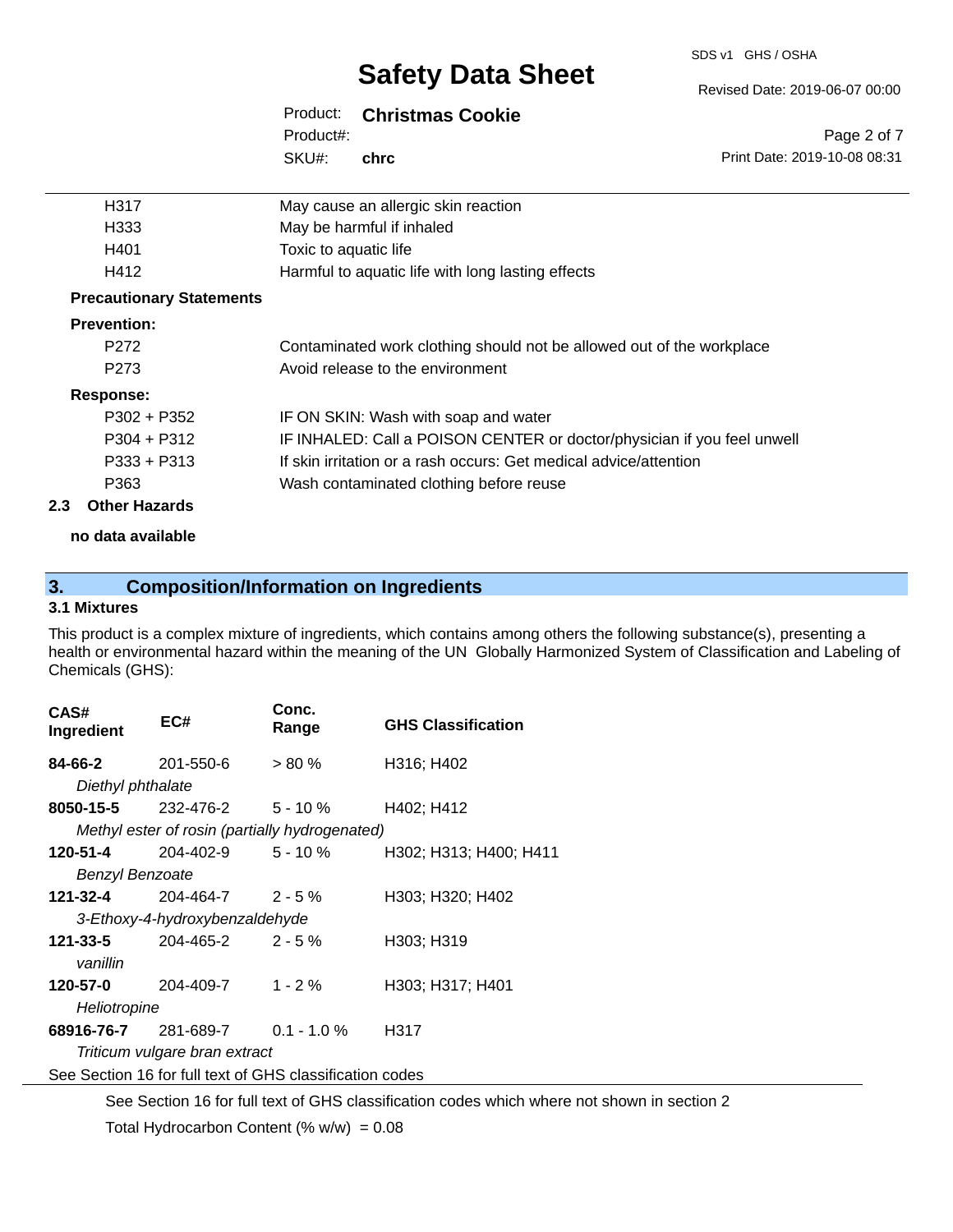SDS v1 GHS / OSHA

Revised Date: 2019-06-07 00:00

# Product: **Christmas Cookie**

Product#:

SKU#: **chrc**

Page 3 of 7 Print Date: 2019-10-08 08:31

| <b>First Aid Measures</b><br>4.                                                   |                                                                                                               |  |  |  |
|-----------------------------------------------------------------------------------|---------------------------------------------------------------------------------------------------------------|--|--|--|
| <b>Description of first aid measures</b><br>4.1                                   |                                                                                                               |  |  |  |
| Inhalation:                                                                       | Remove from exposure site to fresh air and keep at rest.<br>Obtain medical advice.                            |  |  |  |
| <b>Eye Exposure:</b>                                                              | Flush immediately with water for at least 15 minutes.<br>Contact physician if symptoms persist.               |  |  |  |
| <b>Skin Exposure:</b>                                                             | Remove contaminated clothes. Wash thoroughly with water (and soap).<br>Contact physician if symptoms persist. |  |  |  |
| Ingestion:                                                                        | Rinse mouth with water and obtain medical advice.                                                             |  |  |  |
| Most important symptoms and effects, both acute and delayed<br>4.2                |                                                                                                               |  |  |  |
| <b>Symptoms:</b>                                                                  | no data available                                                                                             |  |  |  |
| <b>Risks:</b>                                                                     | Refer to Section 2.2 "Hazard Statements"                                                                      |  |  |  |
| Indication of any immediate medical attention and special treatment needed<br>4.3 |                                                                                                               |  |  |  |
| <b>Treatment:</b>                                                                 | Refer to Section 2.2 "Response"                                                                               |  |  |  |
| 5.<br><b>Fire-Fighting measures</b>                                               |                                                                                                               |  |  |  |
| <b>Extinguishing media</b><br>5.1                                                 |                                                                                                               |  |  |  |
| Suitable:                                                                         | Carbon dioxide (CO2), Dry chemical, Foam                                                                      |  |  |  |
| <b>Unsuitable</b>                                                                 | Do not use a direct water jet on burning material                                                             |  |  |  |
| 5.2 Special hazards arising from the substance or mixture                         |                                                                                                               |  |  |  |
| <b>During fire fighting:</b>                                                      | Water may be ineffective                                                                                      |  |  |  |
| <b>Advice for firefighters</b><br>5.3                                             |                                                                                                               |  |  |  |
| <b>Further information:</b>                                                       | Standard procedure for chemical fires                                                                         |  |  |  |

### **6. Accidental Release Measures**

#### **6.1 Personal precautions, protective equipment and emergency procedures**

Avoid inhalation and contact with skin and eyes. A self-contained breathing apparatus is recommended in case of a major spill.

#### **6.2 Environmental precautions**

Keep away from drains, soil, and surface and groundwater.

#### **6.3 Methods and materials for containment and cleaning up**

Clean up spillage promptly. Remove ignition sources. Provide adequate ventilation. Avoid excessive inhalation of vapors. Gross spillages should be contained by use of sand or inert powder and disposed of according to the local regulations.

#### **6.4 Reference to other sections**

Not Applicable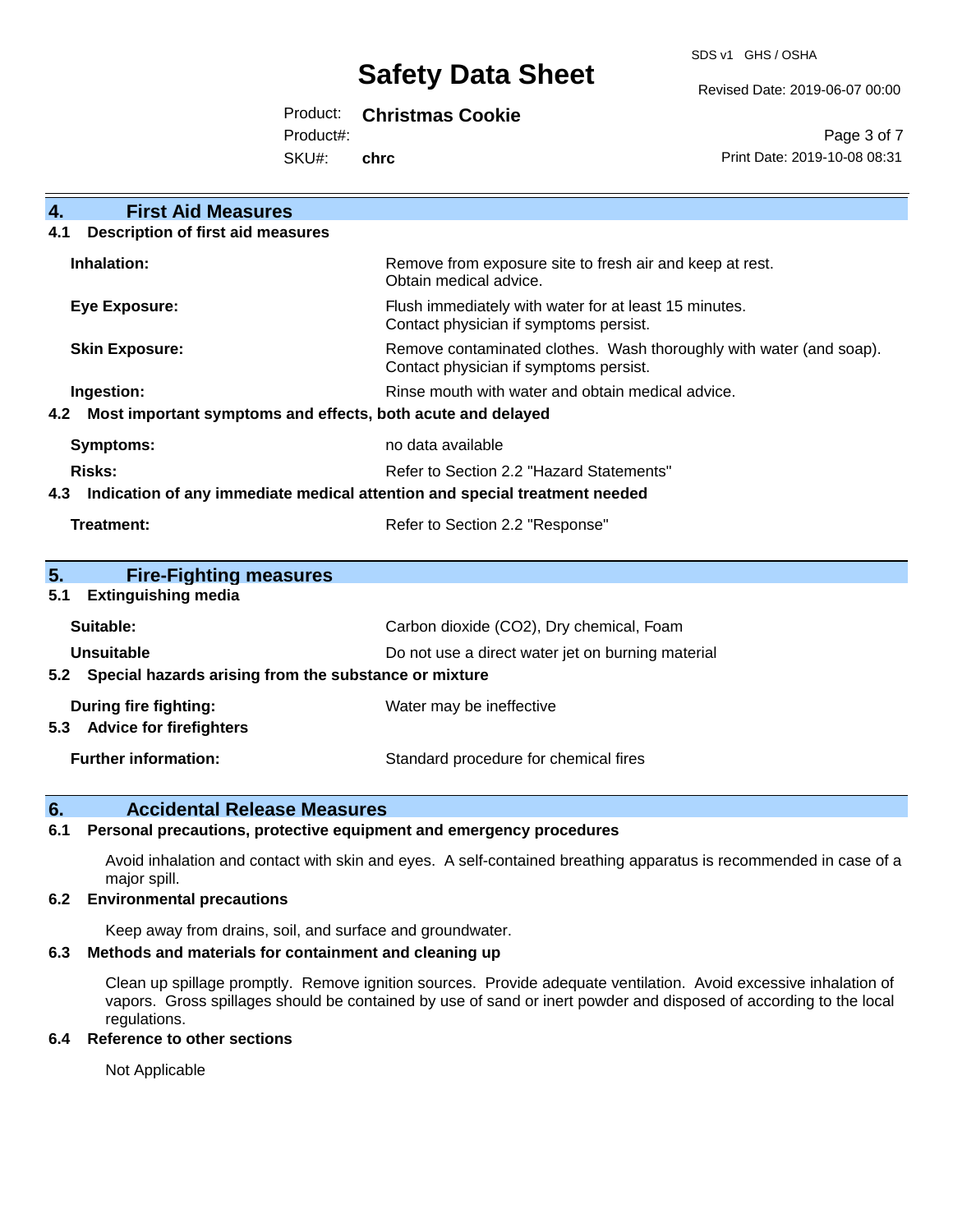Revised Date: 2019-06-07 00:00

Product: **Christmas Cookie**

Product#:

SKU#: **chrc**

Page 4 of 7 Print Date: 2019-10-08 08:31

# **7. Handling and Storage**

#### **7.1 Precautions for safe handling**

Apply according to good manufacturing and industrial hygiene practices with proper ventilation. Do not drink, eat or smoke while handling. Respect good personal hygiene.

#### **7.2 Conditions for safe storage, including any incompatibilities**

Store in a cool, dry and ventilated area away from heat sources and protected from light in tightly closed original container. Avoid uncoated metal container. Keep air contact to a minimum.

#### **7.3 Specific end uses**

No information available

#### **8. Exposure Controls/Personal Protection**

**8.1 Control parameters**

| <b>Exposure Limits:</b> |                   |       |       |             |                                                  |
|-------------------------|-------------------|-------|-------|-------------|--------------------------------------------------|
| <b>Component</b>        |                   | ACGIH | ACGIH | <b>OSHA</b> | <b>OSHA</b><br>TWA ppm STEL ppm TWA ppm STEL ppm |
| 84-66-2                 | Diethyl phthalate | b     |       |             |                                                  |
|                         | _ _ _ _ _ _ _ _   |       |       |             |                                                  |

**Engineering Controls:** Use local exhaust as needed.

#### **8.2 Exposure controls - Personal protective equipment**

| Eye protection:                | Tightly sealed goggles, face shield, or safety glasses with brow guards and side shields, etc.<br>as may be appropriate for the exposure |
|--------------------------------|------------------------------------------------------------------------------------------------------------------------------------------|
| <b>Respiratory protection:</b> | Avoid excessive inhalation of concentrated vapors. Apply local ventilation where appropriate.                                            |
| <b>Skin protection:</b>        | Avoid Skin contact. Use chemically resistant gloves as needed.                                                                           |

#### **9. Physical and Chemical Properties**

### **9.1 Information on basic physical and chemical properties**

| Appearance:                  | Liquid                                |
|------------------------------|---------------------------------------|
| Odor:                        | Conforms to Standard                  |
| Color:                       | Pale Yellow to Greenish Yellow (G2-5) |
| <b>Viscosity:</b>            | Liquid                                |
| <b>Freezing Point:</b>       | Not determined                        |
| <b>Boiling Point:</b>        | Not determined                        |
| <b>Melting Point:</b>        | Not determined                        |
| <b>Flashpoint (CCCFP):</b>   | >200 F (93.33 C)                      |
| <b>Auto flammability:</b>    | Not determined                        |
| <b>Explosive Properties:</b> | None Expected                         |
| <b>Oxidizing properties:</b> | None Expected                         |
| Vapor Pressure (mmHg@20 C):  | 0.0494                                |
| %VOC:                        | 0.05                                  |
| Specific Gravity @ 25 C:     | 1.1140                                |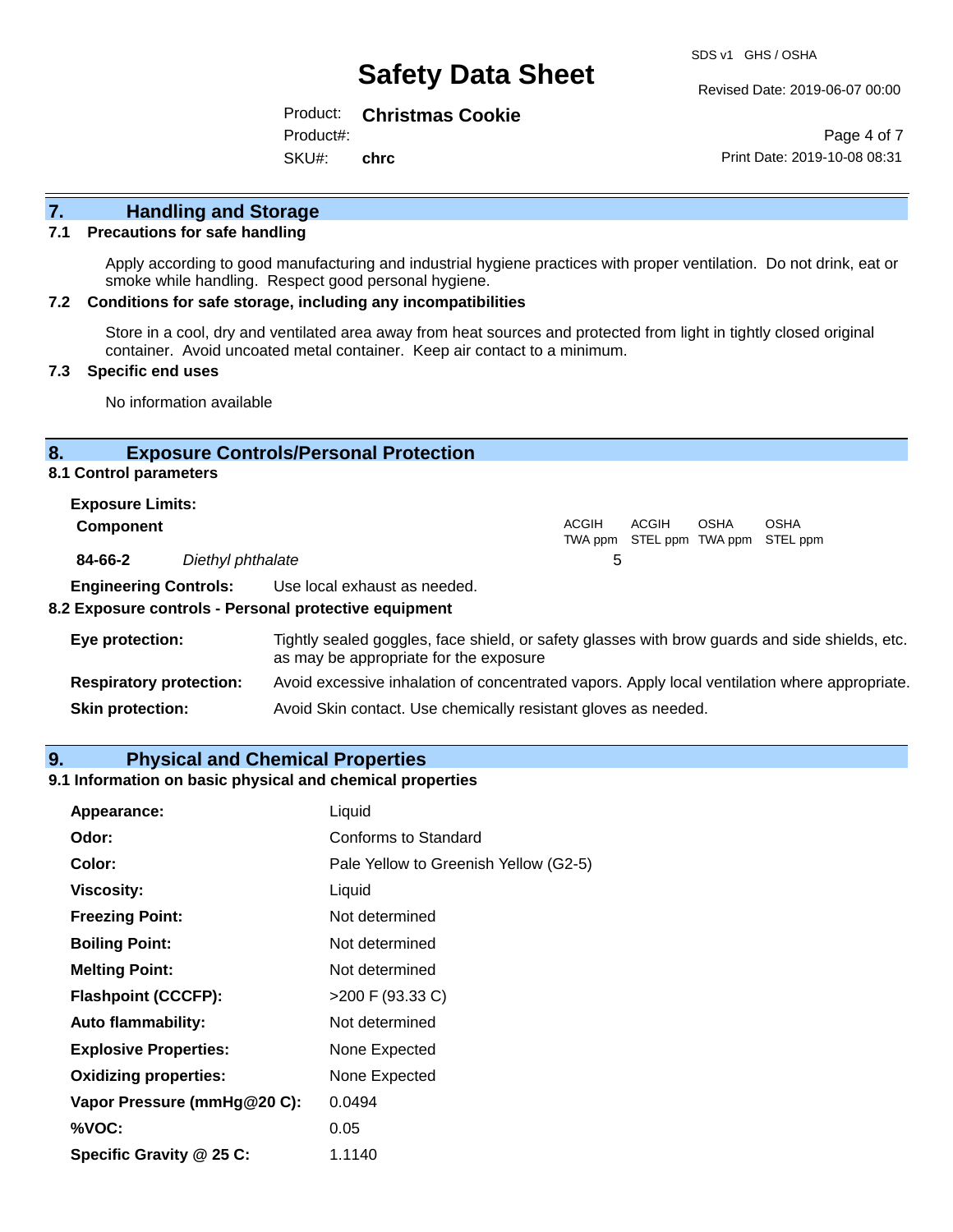#### Revised Date: 2019-06-07 00:00

# Product: **Christmas Cookie** Product#:

SKU#: **chrc**

Page 5 of 7 Print Date: 2019-10-08 08:31

| Density $@25C$ :         | 1.1110 |
|--------------------------|--------|
| Refractive Index @ 20 C: | '.5090 |
| Soluble in:              | Oil    |

# **10. Stability and Reactivity**

| 10.1 Reactivity                         | None                                               |
|-----------------------------------------|----------------------------------------------------|
| <b>10.2 Chemical stability</b>          | Stable                                             |
| 10.3 Possibility of hazardous reactions | None known                                         |
| <b>10.4 Conditions to avoid</b>         | None known                                         |
| 10.5 Incompatible materials             | Strong oxidizing agents, strong acids, and alkalis |
| 10.6 Hazardous decomposition products   | None known                                         |

### **11. Toxicological Information**

#### **11.1 Toxicological Effects**

Acute Toxicity Estimates (ATEs) based on the individual Ingredient Toxicity Data utilizing the "Additivity Formula"

| Acute toxicity - Oral - (Rat) mg/kg                | Not classified - the classification criteria are not met |
|----------------------------------------------------|----------------------------------------------------------|
| Acute toxicity - Dermal - (Rabbit) mg/kg           | Not classified - the classification criteria are not met |
| Acute toxicity - Inhalation - (Rat) mg/L/4hr       | (LD50: 21.5301) May be harmful if inhaled                |
| <b>Skin corrosion / irritation</b>                 | May be harmful if inhaled                                |
| Serious eye damage / irritation                    | Not classified - the classification criteria are not met |
| <b>Respiratory sensitization</b>                   | Not classified - the classification criteria are not met |
| <b>Skin sensitization</b>                          | May cause an allergic skin reaction                      |
| <b>Germ cell mutagenicity</b>                      | Not classified - the classification criteria are not met |
| Carcinogenicity                                    | Not classified - the classification criteria are not met |
| <b>Reproductive toxicity</b>                       | Not classified - the classification criteria are not met |
| Specific target organ toxicity - single exposure   | Not classified - the classification criteria are not met |
| Specific target organ toxicity - repeated exposure | Not classified - the classification criteria are not met |
| <b>Aspiration hazard</b>                           | Not classified - the classification criteria are not met |

# **12. Ecological Information**

### **12.1 Toxicity**

| <b>Acute acquatic toxicity</b>   | Toxic to aquatic life                             |
|----------------------------------|---------------------------------------------------|
| <b>Chronic acquatic toxicity</b> | Harmful to aquatic life with long lasting effects |
| Toxicity Data on soil            | no data available                                 |
| Toxicity on other organisms      | no data available                                 |

**12.2 Persistence and degradability no data available**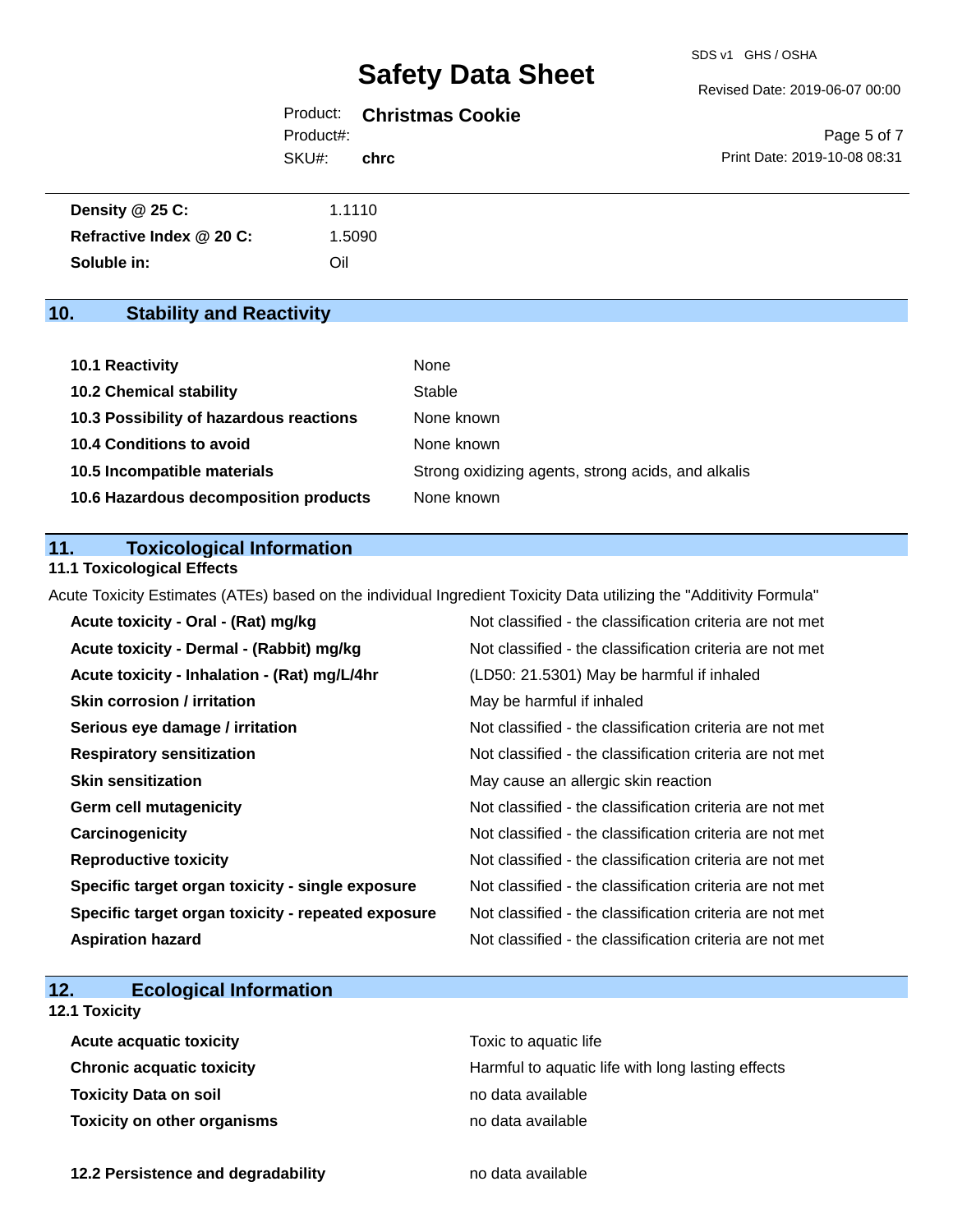SDS v1 GHS / OSHA

#### Revised Date: 2019-06-07 00:00

### Product: **Christmas Cookie**

Product#:

SKU#: **chrc**

|                              | Page 6 of 7 |  |
|------------------------------|-------------|--|
| Print Date: 2019-10-08 08:31 |             |  |

| 12.3 Bioaccumulative potential | no data available |
|--------------------------------|-------------------|
| 12.4 Mobility in soil          | no data available |
| 12.5 Other adverse effects     | no data available |

### **13. Disposal Conditions**

#### **13.1 Waste treatment methods**

Do not allow product to reach sewage systems. Dispose of in accordance with all local and national regulations. Send to a licensed waste management company.The product should not be allowed to enter drains, water courses or the soil. Do not contaminate ponds, waterways or ditches with chemical or used container.

### **14. Transport Information**

| <b>Marine Pollutant</b><br>No.           |              |                                     |                 |        |
|------------------------------------------|--------------|-------------------------------------|-----------------|--------|
| <b>Regulator</b>                         | <b>Class</b> | <b>Pack Group</b>                   | <b>Sub Risk</b> | UN-nr. |
| U.S. DOT (Non-Bulk)                      |              | Not Regulated - Not Dangerous Goods |                 |        |
| <b>Chemicals NOI</b>                     |              |                                     |                 |        |
| <b>ADR/RID (International Road/Rail)</b> |              | Not Regulated - Not Dangerous Goods |                 |        |
| <b>Chemicals NOI</b>                     |              |                                     |                 |        |
| <b>IATA (Air Cargo)</b>                  |              | Not Regulated - Not Dangerous Goods |                 |        |
| <b>Chemicals NOI</b>                     |              |                                     |                 |        |
| <b>IMDG (Sea)</b>                        |              | Not Regulated - Not Dangerous Goods |                 |        |
| <b>Chemicals NOI</b>                     |              |                                     |                 |        |

| 15.                                       | <b>Regulatory Information</b> |                             |                                                              |
|-------------------------------------------|-------------------------------|-----------------------------|--------------------------------------------------------------|
| <b>U.S. Federal Regulations</b>           |                               |                             |                                                              |
| <b>TSCA (Toxic Substance Control Act)</b> |                               |                             | All components of the substance/mixture are listed or exempt |
| 40 CFR(EPCRA, SARA, CERCLA and CAA)       |                               |                             | This product contains the following components:              |
| 84-66-2                                   | $201 - 550 - 6 > 80 \%$       |                             | Diethyl phthalate                                            |
| <b>U.S. State Regulations</b>             |                               |                             |                                                              |
| <b>California Proposition 65 Warning</b>  |                               |                             | This product contains the following components:              |
| 94-59-7                                   |                               | $202 - 345 - 4 \leq 30$ ppm | Safrole (Natural Source)                                     |
| 123-35-3(NF 204-622-5 $\le$ 10 ppm        |                               |                             | beta-Myrcene (Natural Source)                                |
| $93 - 15 - 2$                             | $202 - 223 - 0 \le 6$ ppm     |                             | Methyl Eugenol (Natural Source)                              |
| <b>Canadian Regulations</b>               |                               |                             |                                                              |
| <b>DSL</b>                                |                               |                             | 100.00% of the components are listed or exempt.              |

# **16. Other Information**

#### **GHS H-Statements referred to under section 3 and not listed in section 2**

| H302 : Harmful if swallowed               | H303 : May be harmful if swallowed         |
|-------------------------------------------|--------------------------------------------|
| H313: May be harmful in contact with skin | H317 : May cause an allergic skin reaction |